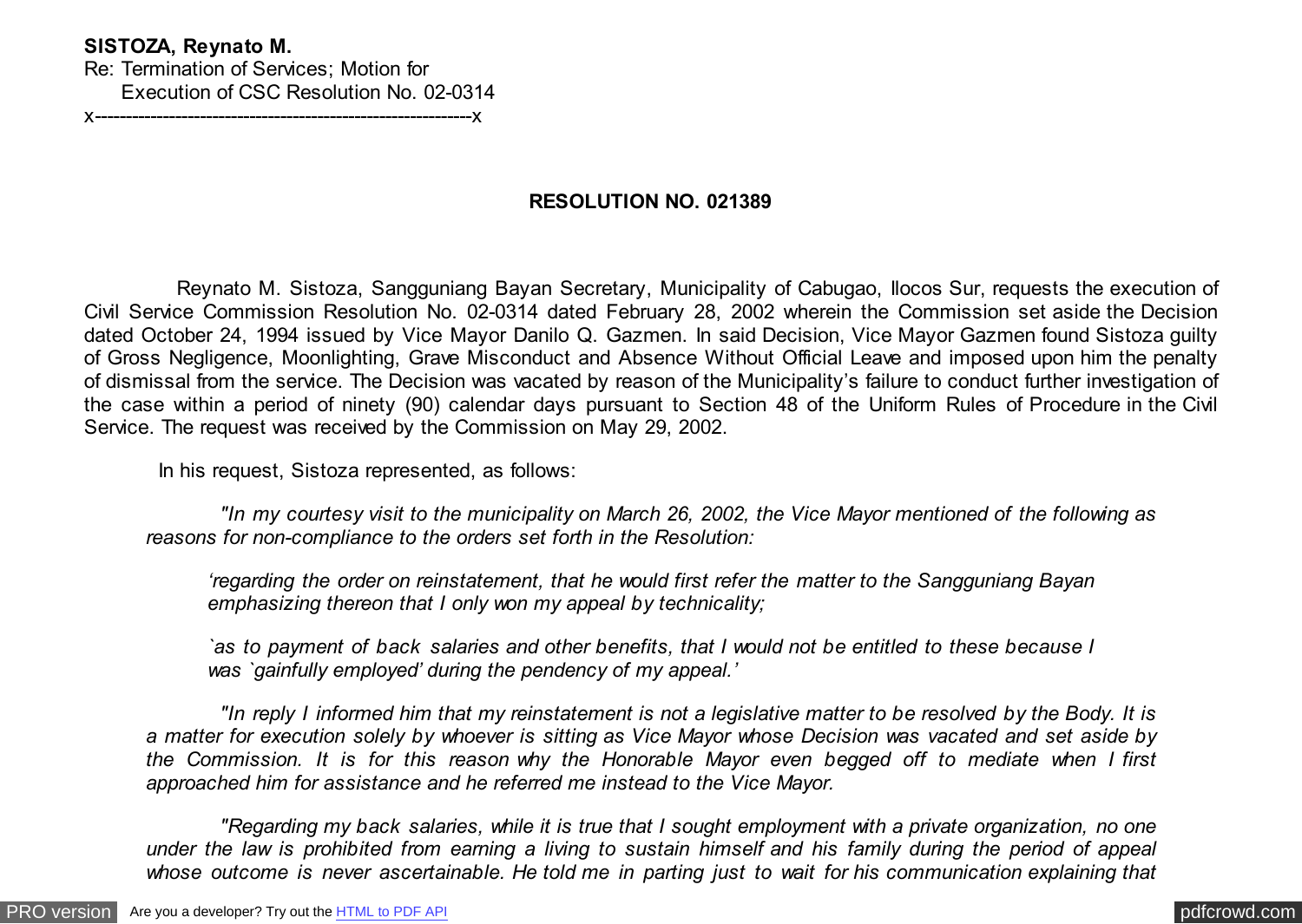*my reassumption would not be as quick and simple as expected.*

 *"After two months of waiting in vain, I returned to the municipality but unfortunately the Vice Mayor according to the Mayor went on leave. Through his mobile number given by the Mayor, I finally got in touch with him on May 21, 2002. He informed me must to wait again until he receives a reply to his communication with the Civil Service Commission. As of May 24, 2002, however, the Commission has not received a copy of the alleged communication."*

The pertinent portions of the Resolution read, as follows:

 *"Records further show that the Resolution was received by the Office of the Vice Mayor through Clarita S. Savellano on February 27, 2001. Counting from said receipt, the Municipality should have terminated the investigation on May 28, 2001 or three (3) calendar months from February 27, 2001. Fifteen (15) days from May 28, 2001, the disciplining authority should have rendered its decision or on June 13, 2001, or the next day following June 12, 2001, a public holiday.*

 *"To date, however, the records of the Commission fail to indicate that further proceedings pursuant to Section 48 of the Uniform Rules on Administrative Cases have been conducted and terminated and that a decision was rendered. Such being the case and pursuant to the mandate of the aforesaid rule, this Commission hereby vacates and sets aside the appealed Decision dated October 24, 1994 issued by Vice Mayor Gazmen and declares Sistoza exonerated of the administrative charges of Gross Negligence, Moonlighting, Grave Misconduct and Absence Without Official Leave.*

 *"WHEREFORE, the request of Reynato M. Sistoza is hereby GRANTED. Accordingly, the Decision dated October 24, 1994 issued by Vice Mayor Danilo Q. Gazmen finding Sistoza guilty of Gross Negligence, Moonlighting, Grave Misconduct and Absence Without Official Leave and imposing upon him the penalty of dismissal from the service is hereby VACATED and SET ASIDE. Sistoza is hereby EXONERATED of said administrative charges.*

 *"The Municipality of Cabugao, Ilocos Sur, is hereby directed to immediately reinstate Sistoza, if not yet reinstated, to his former position of Sangguniang Bayan Secretary and to pay him back salaries and other benefits, if not yet paid, corresponding to said position but not to exceed five (5) years counting backward from the time of reinstatement."*

 Records show that the Municipality of Cabugao found Reynato M. Sistoza, Sangguniang Bayan Secretary, guilty of Gross Negligence, Moonlighting, Grave Misconduct and Absence Without Official Leave on August 20, 1994 by Vice-Mayor Danilo Q. Gazmen. Sistoza appealed the same before the Commission.

[PRO version](http://pdfcrowd.com/customize/) Are you a developer? Try out th[e HTML to PDF API](http://pdfcrowd.com/html-to-pdf-api/?ref=pdf) compared to the CHTML of PDF API [pdfcrowd.com](http://pdfcrowd.com) In CSC Resolution No. 00-0004 dated January 4, 2000, the Commission dismissed the appeal but directed the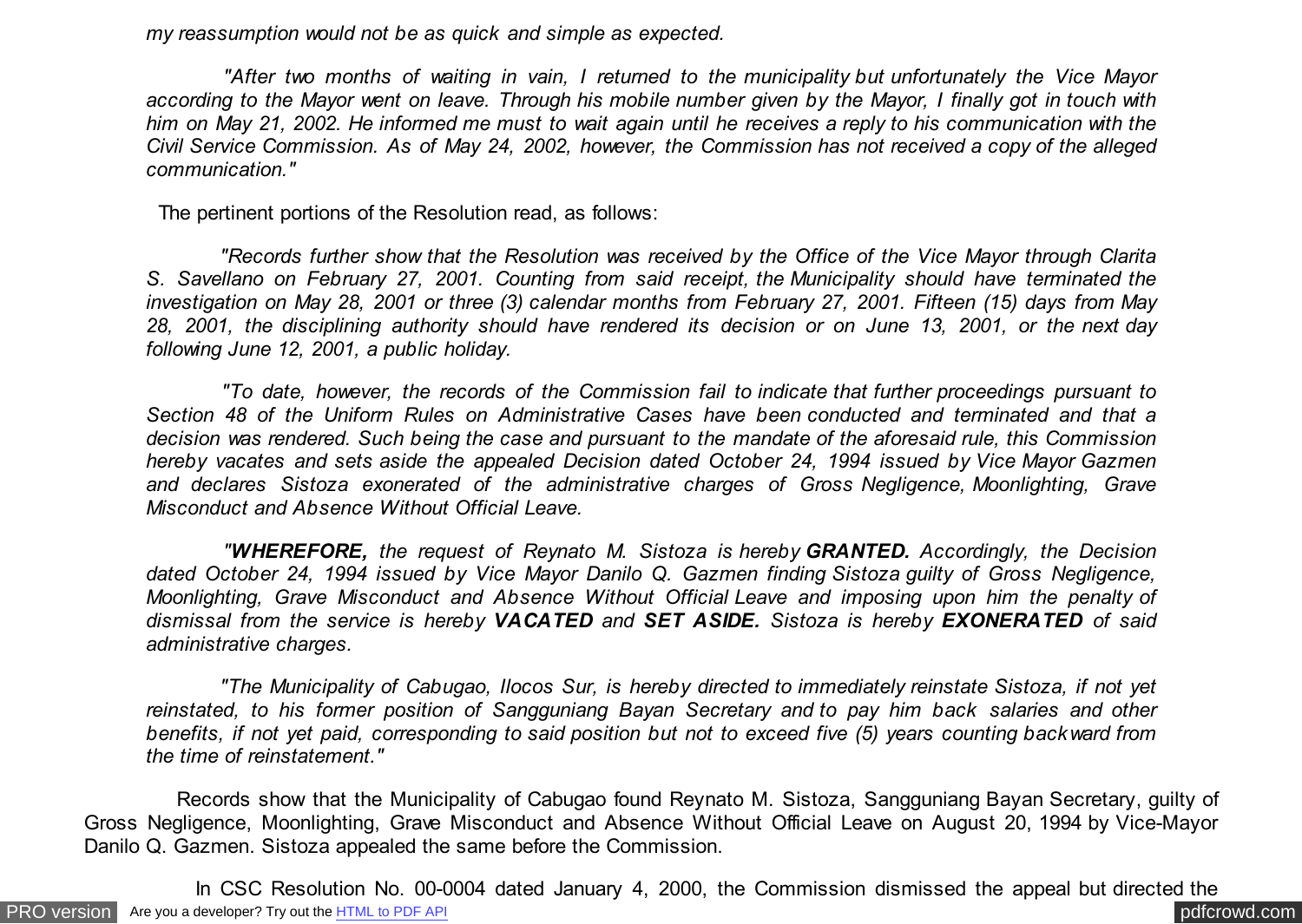Municipality of Cabugao to conduct further investigation relative to the charges. In remanding the case for this purpose, the Commission ruled that Sistoza was denied due process of law. It ruled that the hearings conducted by the Investigation Committee were confined to the issue of jurisdiction, the authority of the disciplining authority to take cognizance of the complaint against Sistoza, and the procedural rules that would be observed during the investigation and not on the offenses charged. Hence, pursuant to Section 48 of the Uniform Rules on Administrative Cases in the Civil Service, the municipality was ordered to conduct the investigation and terminate the same within three (3) calendar months from receipt.

 Instead of complying with the resolution, Vice Mayor Gazmen moved for reconsideration. Similarly, Sistoza filed a partial motion for reconsideration. Both motions were denied by the Commission - the former in CSC Resolution 00-2417 dated October 18, 2000 and the latter in CSC Resolution No. 00-1967 dated August 30, 2000. In the meantime, Sistoza was allowed by the Commission to report for work in the municipality pending the investigation of the case in CSC Resolution No. 00-2349 dated October 17, 2000.

 Considering that the municipality's motion for reconsideration was denied, Vice Mayor Gazmen submitted a request for the Commission to designate a hearing officer from the Commission to conduct the investigation.

 In CSC Resolution No. 01-0456 dated February 16, 2001, the Commission denied the request. In so denying, it ruled that the Legal Officer of the municipality has the duty and the responsibility to prosecute the case against Sistoza not the Commission as provided for under Item (b), Section 481 of the Local Government Code. The Commission also directed the Municipality to commence and terminate the conduct of investigation from receipt of said Resolution.

 Records further show that the Resolution was received by the Office of the Vice Mayor through Clarita S. Savellano on February 27, 2001. Counting from said receipt, the Municipality should have terminated the investigation on May 28, 2001 or three (3) calendar months from February 27, 2001. Fifteen (15) days from May 28, 2001, the disciplining authority should have rendered its decision or on June 13, 2001, or the next day following June 12, 2001, a public holiday.

 Thus, in CSC Resolution No. 02-0314 dated February 28, 2002, the Commission vacated the Decision dated October 24, 1994 issued by Vice Mayor Gazmen thereby exonerating Sistoza of the charges of Gross Negligence, Moonlighting, Grave Misconduct and Absence Without Official Leave.

A copy of said Resolution was received by the Office of the Vice Mayor on March 15, 2002.

 From said date, the records of the Commission fail to indicate that further relief was taken by the Municipality either before the courts of law or this Commission.

[PRO version](http://pdfcrowd.com/customize/) Are you a developer? Try out th[e HTML to PDF API](http://pdfcrowd.com/html-to-pdf-api/?ref=pdf) process and the community of the HTML to PDF API posterior and the community of the community of the community of the community of the community of the community In the instant request, Sistoza claimed that he paid the Vice Mayor a courtesy visit on March 26, 2002 regarding the implementation of the CSC Resolution. Accordingly, the Vice Mayor informed him that the matter of reinstatement will be referred to the Sangguniang Bayan maintaining that he won the appeal only by technicality. As regards the payment of back salaries and other benefits, Sistoza represented that the Vice Mayor told him that he will not receive the same because he was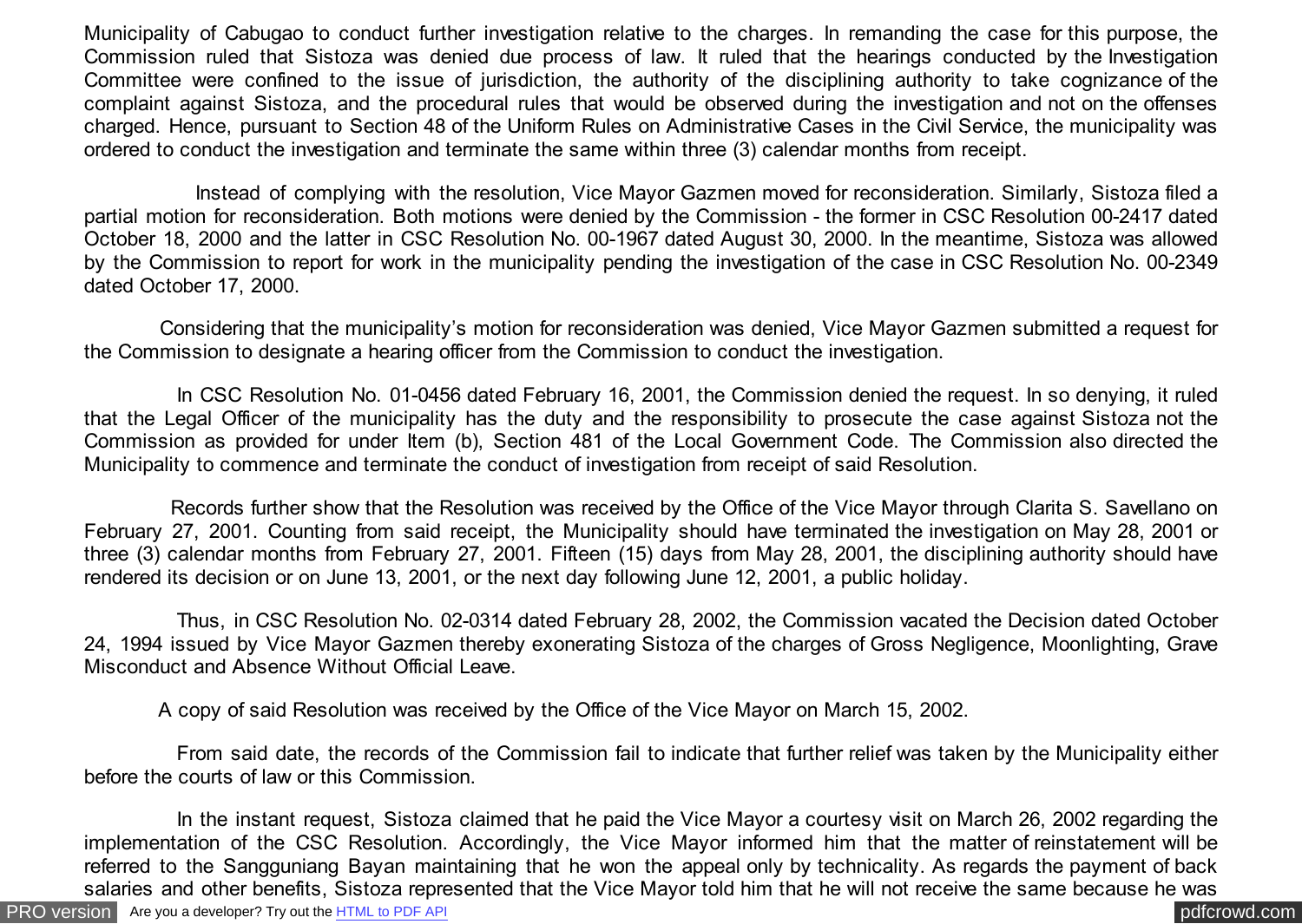gainfully employed after he was terminated from the service.

 In response thereto, Sistoza represented to the Commission that he informed the Vice Mayor that his reinstatement is not a legislative matter that should be referred to the Sangguniang Bayan and that there is no law prohibiting a person from earning a living to sustain himself and his family.

 To verify the representations by Sistoza, the Commission, through the Office for Legal Affairs, inquired from the CSCRO No. I the status of the implementation of the Resolution. In compliance, Director IV Lorenzo S. Danipog apprised the Commission that Vice Mayor Rex Augustus S. Morales informed the Regional Office, in a letter dated August 6, 2002, that Sistoza neither signified his intention to return to his former position nor be paid his backwages. Accordingly, Sistoza is presently employed with the Philippine Veteran's Bank. Pertinently, the letter of the Vice Mayor reads, as follows:

*"May we respectfully inform your Honorable Office that since March 18, 2002 when we received the last CSC Proper resolution on the so-called Sistoza case, Mr. Reynaldo M. Sistoza has NEVER sent a written communication to this office to signify his intention to return to his former post as SB Secretary or to claim back wages. The only vital information we know about him is his being gainfully employed with the Philippine Veteran's Bank.*

*"Please feel assured that a prompt implementation of the pertinent CSC Proper resolution on the Sistoza case rests mainly on the cooperation and availability of Mr. Sistoza to communicate with us."*

 Additionally, Director II John C. Rivera, CSC Field Office in Vigan, Ilocos Sur made known to Director IV Danipog in his letter dated August 2, 2002 that the Municipality is merely waiting for Sistoza to report for work but he failed to do so. The relevant portions of the said letter read, as follows:

*"In connection with Res. No. 02-0314 relative to the case of Renato M. Sistoza in the Local Government Unit of Cabugao, Ilocos Sur, please be informed that this Office is in constant touch with the officials in the said municipality and this Office was informed that they are awaiting for Mr. Sistoza to report in the municipality, but to this date, he has not yet reported."*

 Against the two seemingly conflicting representations, the sole issue to be resolved is whether Sistoza's motion for execution should be granted.

The issue is resolved in the affirmative.

 Civil Service Commission Resolution No. 02-0314 dated February 28, 2002 has attained finality and, therefore, by operation of law, should be implemented. This is taking into account the receipt thereof by the Municipality on March 15, 2002 and its failure to take a relief therefrom up to March 30, 2002, fifteen (15) days from its receipt. **Section 80 of the Uniform Rules on Administrative Cases in the Civil Service** is explicit on the matter, as follows: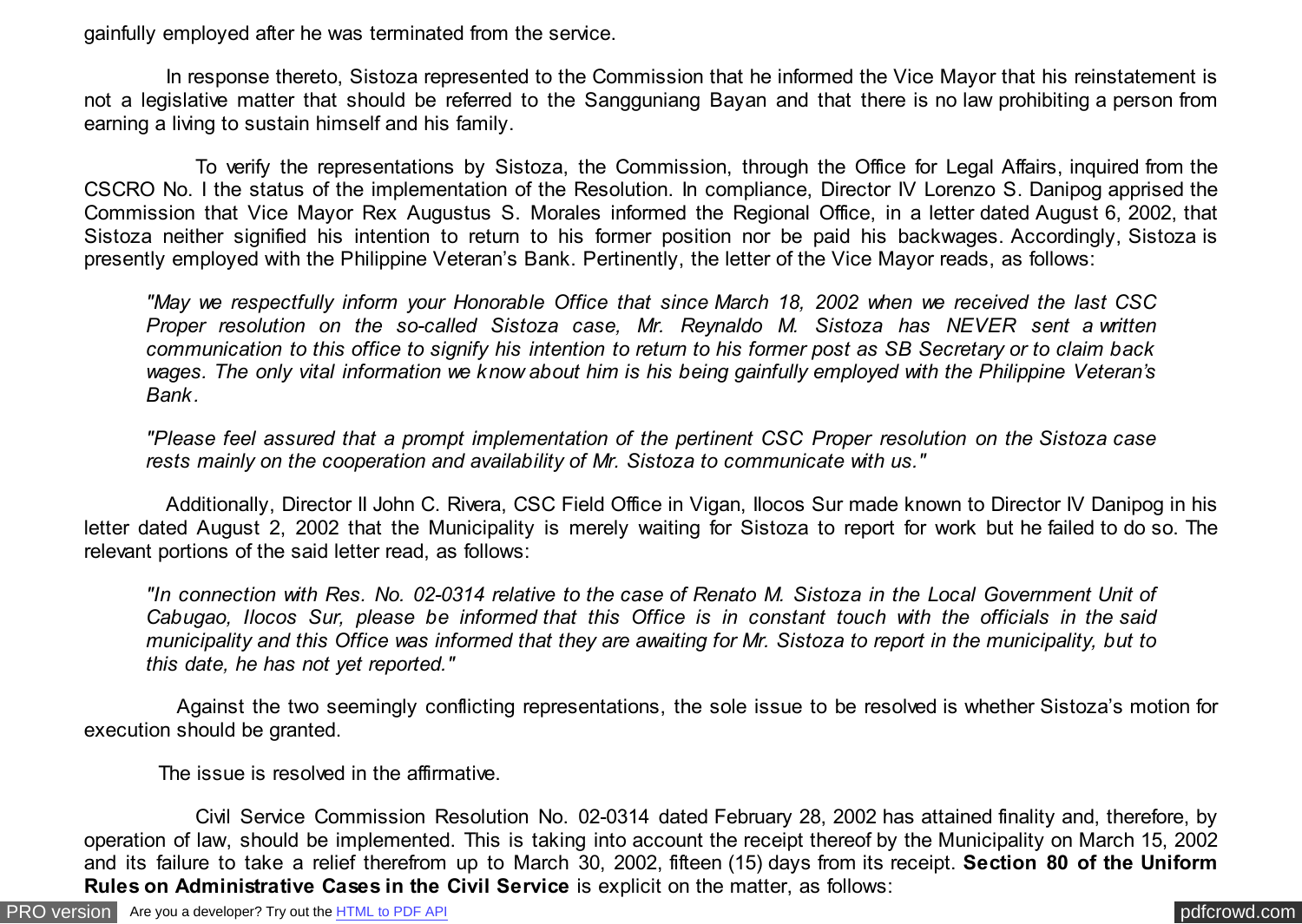*"Section 80. Execution of Decision. - The decisions of Commission Proper xxx shall be immediately executory after fifteen (15) days from receipt thereof, unless a motion for reconsideration is seasonably filed, in which case the execution of the decision shall be held in abeyance."*

 Thus, execution shall issue as a matter of right, on motion, upon a judgment or order that disposes of the action or proceeding upon the expiration of the period to appeal therefrom if no appeal has been duly perfected **(Section 1, Rule 39 of the Rules of Court)**.

 The findings hold true notwithstanding the representation of Vice Mayor Morales that Sistoza never communicated with him his interest to be reinstated in the service or to claim his backwages. This statement should not be taken hook, line and sinker considering that Sistoza would not have sought the assistance of the Commission in the execution of the Resolution if it was, indeed, true that the Municipality is merely waiting for him. On the other hand, the Commission finds truth in Sistoza's statement that the Vice Mayor informed him that the matter of his reinstatement should be referred to the Sangguniang Bayan, and that, he will not receive his backwages inasmuch as he was gainfully employed during the pendency of his case.

 It should be noted that the subject of implementation of a final decision of the Commission is not a matter of discretion but a call of duty. It is a ministerial act not discretionary. Thus, for the Vice-Mayor to refer the matter of Sistoza's reinstatement to the Sangguniang Bayan is a contemptible act for which he may be liable for in addition to exposing himself to a liability for the offense of Neglect of Duty. Considering that the Resolution has attained finality, there is an affirmative obligation on the part of the Vice Mayor to implement it.

 The same findings hold true relative to the payment of backwages. Sistoza's clear right to receive back salaries has already been established and, as such, he is entitled to receive back salaries from the Municipality for a period of five (5) years **(Cristobal vs. Melchor, 78 SCRA 175)** without regard or without deducting the salary he may have earned during his employ in another office while his appeal is pending evaluation. This is the ruling of the Supreme Court in the case of **Tan vs. Gimenez,** to wit:

 *"xxx [h]e was ordered to resign from the service with prejudice to reinstatement pursuant to the decision of the Commissioner of Civil Service and by virtue thereof was prevented from exercising the functions of his position and receiving the corresponding compensation therefor. While thus deprived of his office and emoluments thereunto appertaining the petitioner had to find means to support himself and his family. The fact that during the time his appeal was pending and was thus deprived of his office and salary, he sought and found employment in another branch of the government does not constitute abandonment of his former position. To deny him the right to collect his back salaries during such period would be tantamount to punishing him after his exoneration from the charge which caused his dismissal from the service . . ."*

 The High Court reiterated the pronouncement in the case of **Bandelaria vs. CSC, et al. (G.R. No. 110400 dated October 18, 1993)** viz: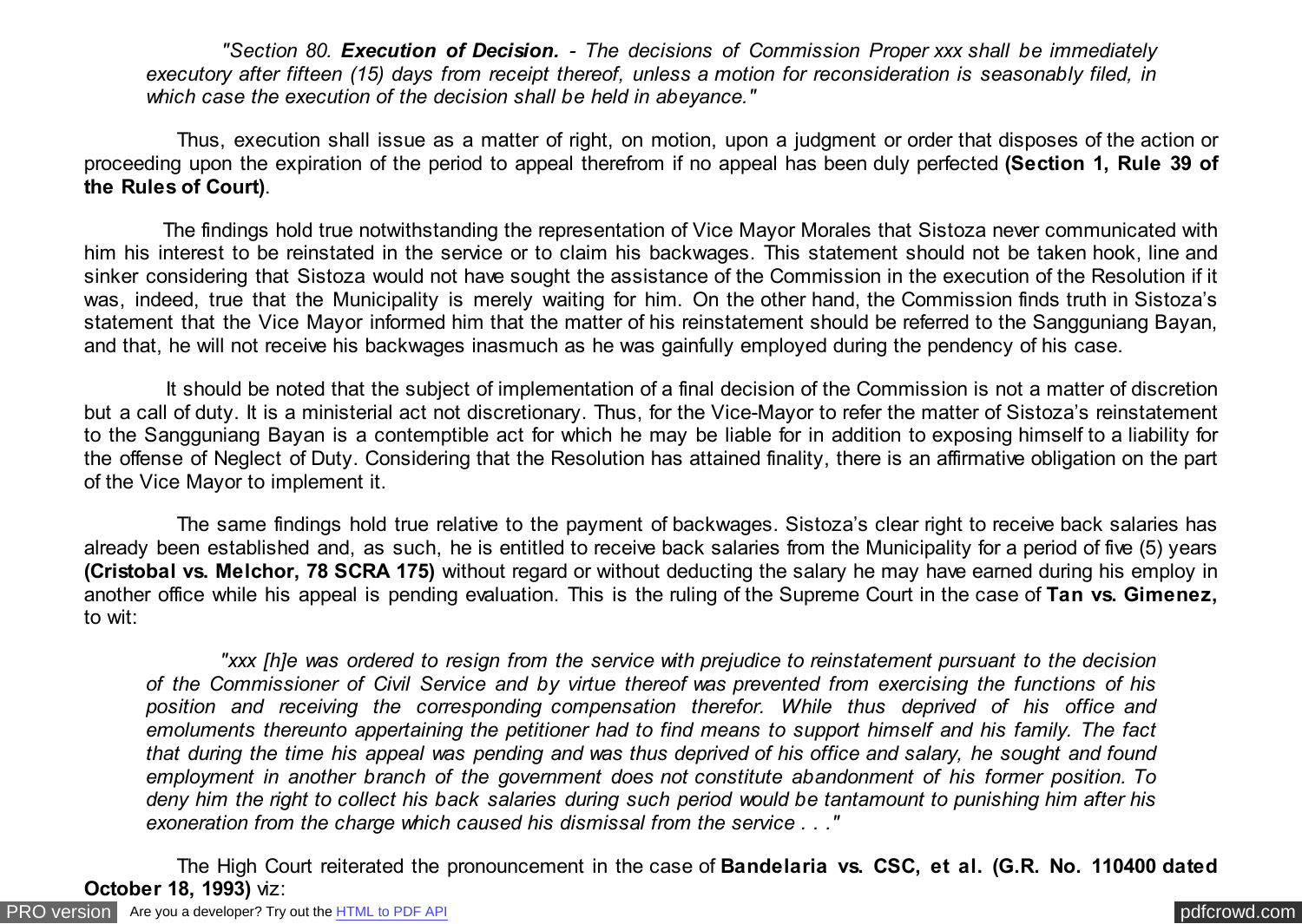*"The award to him of back salaries of five years without qualification and deduction, with legal interest at the legal rate from the date of his illegal dismissal is in accord with applicable jurisprudence."*

Thus, Sistoza's employment with the Philippine Veteran's Bank is not material to the computation of back salaries.

 **WHEREFORE,** the motion for execution of Reynato S. Sistoza is **GRANTED.** Accordingly, the Municipality of Cabugao is directed to implement Civil Service Commission Resolution No. 02-0314 dated February 28, 2002.

The Civil Service Commission Regional Office No. I is hereby directed to monitor the implementation of this Resolution.

Quezon City, OCT 18 2002

(Signed) **J. WALDEMAR V. VALMORES** Commissioner

(Signed) **KARINA CONSTANTINO-DAVID** Chairman

> (Signed) **JOSE F. ERESTAIN, JR.** Commissioner

> > Attested by:

(Signed) **ARIEL G. RONQUILLO** Director III

FPG/KPZ/X8/jca194